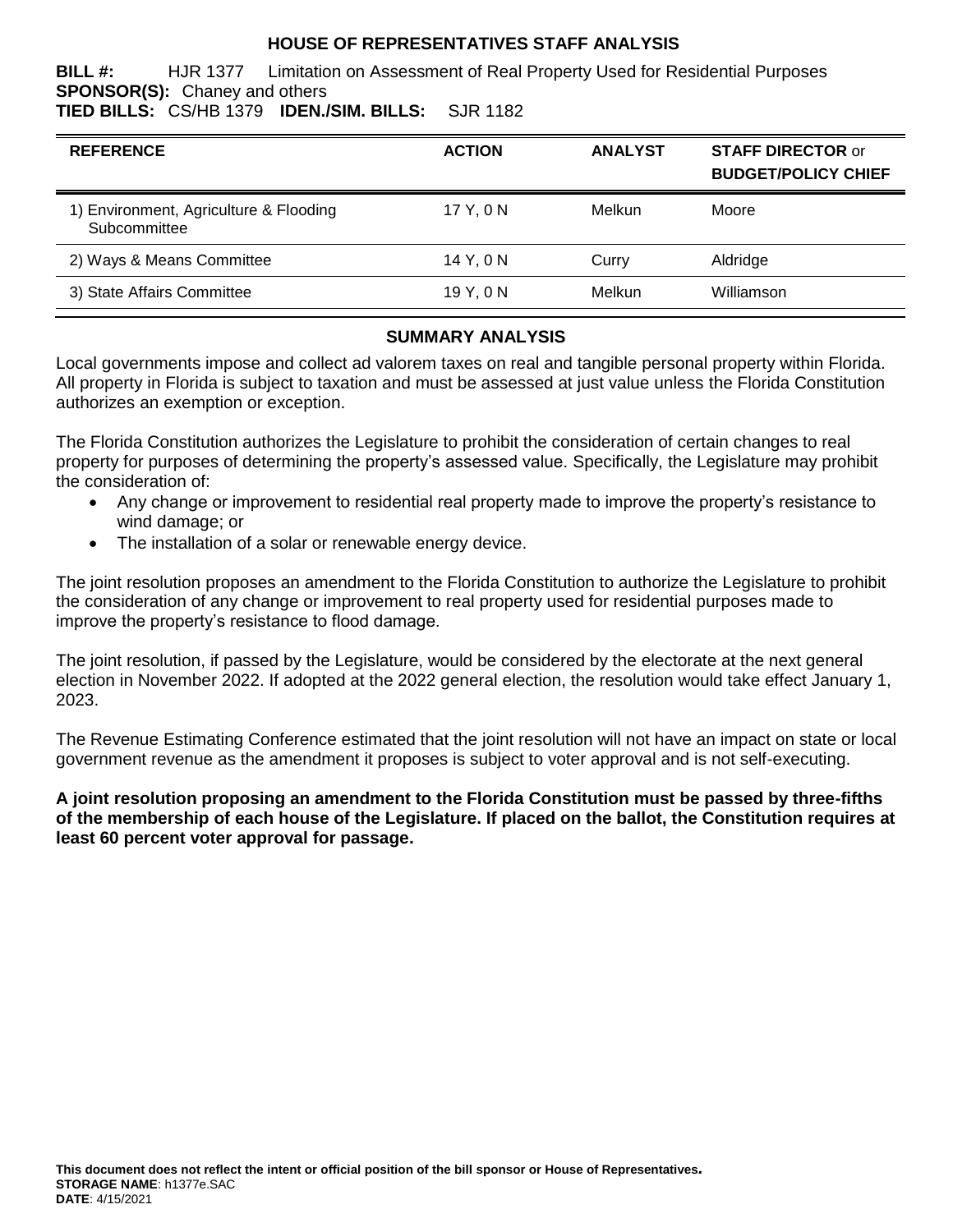### **FULL ANALYSIS**

## **I. SUBSTANTIVE ANALYSIS**

### A. EFFECT OF PROPOSED CHANGES:

#### **Background**

#### Property Taxes

The Florida Constitution reserves ad valorem taxation on real and tangible personal property to local governments and prohibits the state from levying ad valorem taxes on such property.<sup>1</sup> The ad valorem tax is an annual tax levied by counties, cities, school districts, and some special districts based on the value of real and tangible personal property as of January 1 of each year.<sup>2</sup> The Florida Constitution requires all property to be assessed at just value for ad valorem tax purposes<sup>3</sup> and provides for specified assessment limitations, property classifications, and exemptions.<sup>4</sup> After the property appraiser considers any assessment limitation or use classification affecting the just value of a property, an assessed value is produced. The assessed value is then reduced by any exemptions to produce the taxable value.<sup>5</sup>

Unless expressly exempted from taxation, all real and personal property and leasehold interests in the state are subject to taxation.<sup>6</sup> The Florida Constitution limits the Legislature's authority to grant an exemption from taxes,<sup>7</sup> and any modifications to existing ad valorem tax exemptions must be consistent with the constitutional provision authorizing the exemption.<sup>8</sup>

Article VII, section 4 of the Florida Constitution authorizes the Legislature to prohibit the consideration of certain changes to real property for purposes of determining the property's assessed value. Specifically, the Legislature may prohibit the consideration of:

- Any change or improvement to residential real property made to improve the property's resistance to wind damage; or
- The installation of a solar or renewable energy device.

#### Flood Damage

Hurricanes and other storms that result in flooding have caused billions of dollars in damage across all parts of Florida. Local jurisdictions throughout the state recognize, plan for, and manage development in flood hazard areas. An area's resistance to flood damage can be increased through mitigation strategies such as large structural public works projects, including dams, seawalls, and levees, as well as improvements made to individual properties, such as elevating structures, filling basements, and waterproofing.<sup>9</sup> Mitigation can also include non-structural improvements, such as the maintenance of land to allow for stormwater runoff, waterproofing basements, installing check valves capable of preventing water backup, and elevating furnaces, heaters, and electrical panels.<sup>10</sup>

 $\overline{a}$ 

 $<sup>1</sup>$  Art. VII, s. 1(a), Fla. Const.</sup>

 $2$  Section 192.001(12), F.S., defines "real property" as land, buildings, fixtures, and all other improvements to land. The terms "land," "real estate," "realty," and "real property" may be used interchangeably. Section 192.001(11)(d), F.S., defines "tangible personal property" as all goods, chattels, and other articles of value (but does not include the vehicular items enumerated in article VII, section 1(b) of the Florida Constitution and elsewhere defined) capable of manual possession and whose chief value is intrinsic to the article itself.

<sup>3</sup> Art. VII, s. 4, Fla. Const.

<sup>4</sup> Art. VII, ss. 3, 4, and 6, Fla. Const.

<sup>5</sup> Section 196.031, F.S.

<sup>6</sup> Section 196.001, F.S.; *see also Sebring Airport Authority v. McIntyre*, 642 So. 2d 1072, 1073 (Fla. 1994), noting exemptions are strictly construed against the party claiming them.

<sup>7</sup> *Archer v. Marshall*, 355 So. 2d 781, 784 (Fla. 1978).

<sup>8</sup> *Sebring Airport Auth. v. McIntyre,* 783, So. 2d 238, 248 (Fla. 2001); *Archer v. Marshall,* 355 So. 2d 781, 784. (Fla. 1978); *Am Fi Inv. Corp v. Kinney,* 360 So. 2d 415 (Fla. 1978); *see also Sparkman v. State,* 58 So. 2d 431, 432 (Fla. 1952).

<sup>9</sup> Beverly Cigler, *U.S. Floods: The Necessity of Mitigation*, State and Local Government Review, Vol. 49 Issue 2 (Sept. 2017),

available at https://www.napawash.org/uploads/Standing\_Panel\_Blogs/cigler-floods-and-mitigation-Sept.-20172.pdf (last visited Mar. 9, 2021).  $^{10}$  *Id.*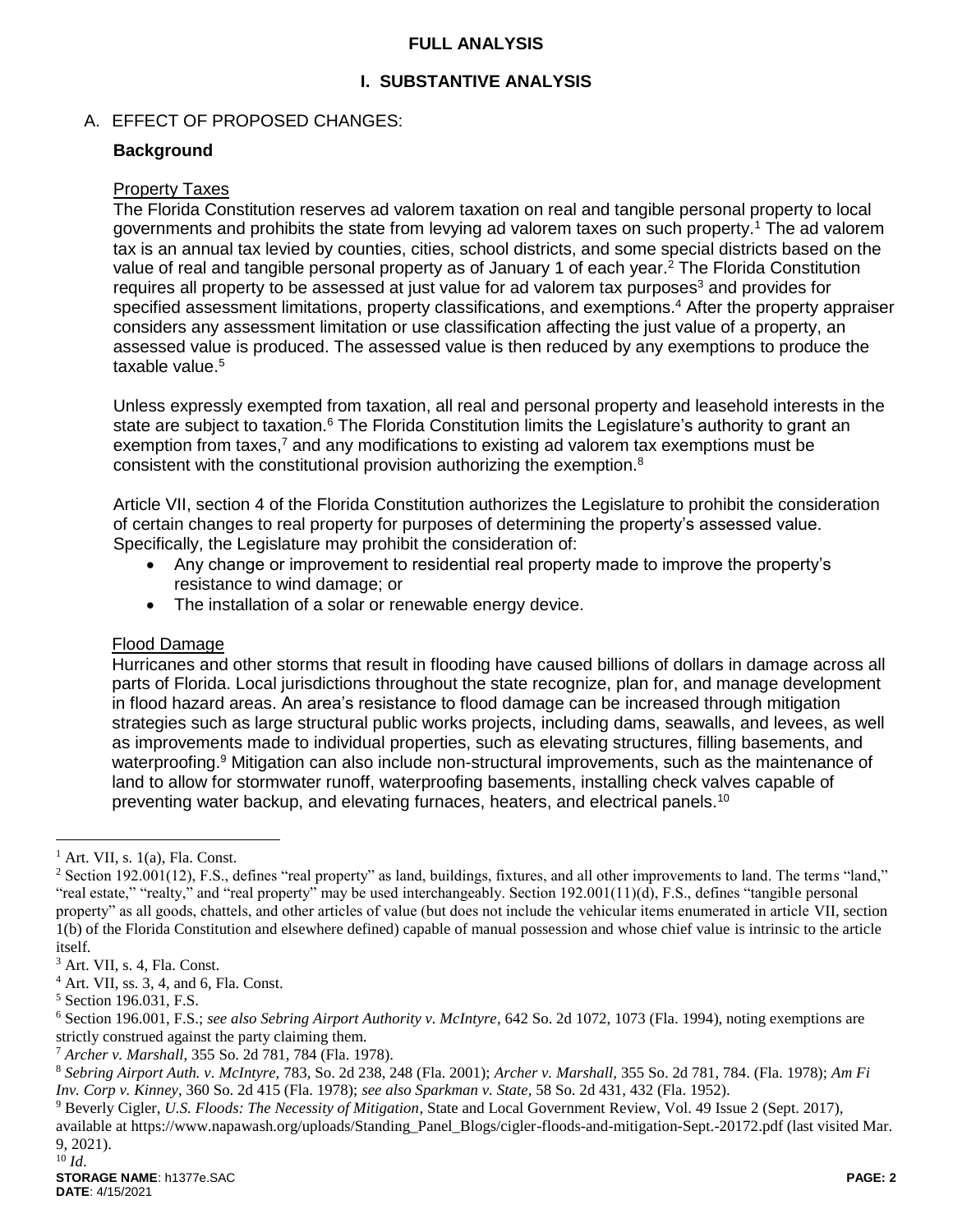## **Effect of the Bill**

The joint resolution proposes an amendment to Article VII, section 4(i) of the Florida Constitution to authorize the Legislature to prohibit the consideration of any change or improvement to real property used for residential purposes made to improve the property's resistance to flood damage.

The joint resolution, if passed by the Legislature, would be considered by the electorate at the next general election in November 2022. If adopted at the 2022 general election, the resolution would take effect January 1, 2023.

B. SECTION DIRECTORY:

Not applicable to joint resolutions.

## **II. FISCAL ANALYSIS & ECONOMIC IMPACT STATEMENT**

- A. FISCAL IMPACT ON STATE GOVERNMENT:
	- 1. Revenues:

None.

2. Expenditures:

Article XI, section 5(d) of the Florida Constitution requires proposed amendments or constitutional revisions to be published in a newspaper of general circulation in each county where a newspaper is published. The amendment or revision must be published once in the 10th week and again in the sixth week immediately preceding the week the election is held. The statewide average cost for the Division of Elections (division) within the Department of State to advertise constitutional amendments, in English and Spanish,<sup>11</sup> in newspapers for the 2020 election cycle was \$86.85 per English word of the originating document. The division stated that the publication costs for advertising the constitutional amendments in 2020 was \$351,834.45; however, accurate cost estimates for the next constitutional amendment advertising cannot be determined until the total number of amendments to be advertised is known and updated quotes are obtained from the newspapers.<sup>12</sup>

- B. FISCAL IMPACT ON LOCAL GOVERNMENTS:
	- 1. Revenues:

The Revenue Estimating Conference estimated that the joint resolution will not have an impact on local government revenue as the amendment it proposes is subject to voter approval and is not self-executing.

2. Expenditures:

None.

C. DIRECT ECONOMIC IMPACT ON PRIVATE SECTOR:

None.

D. FISCAL COMMENTS:

None.

**STORAGE NAME**: h1377e.SAC **PAGE: 3** <sup>12</sup> *See* Email from Brittany N. Dover, Legislative Affairs Director, DOS, "RE: HJR 1377 Cost to Advertise" (Mar. 9, 2021) (on file with the Environment, Agriculture & Flooding Subcommittee).

 $\overline{a}$ 

 $11$  Section 203 of the Federal Voting Rights Act requires the Department of State (DOS) to publish a Spanish version of the amendment in addition to an English version.